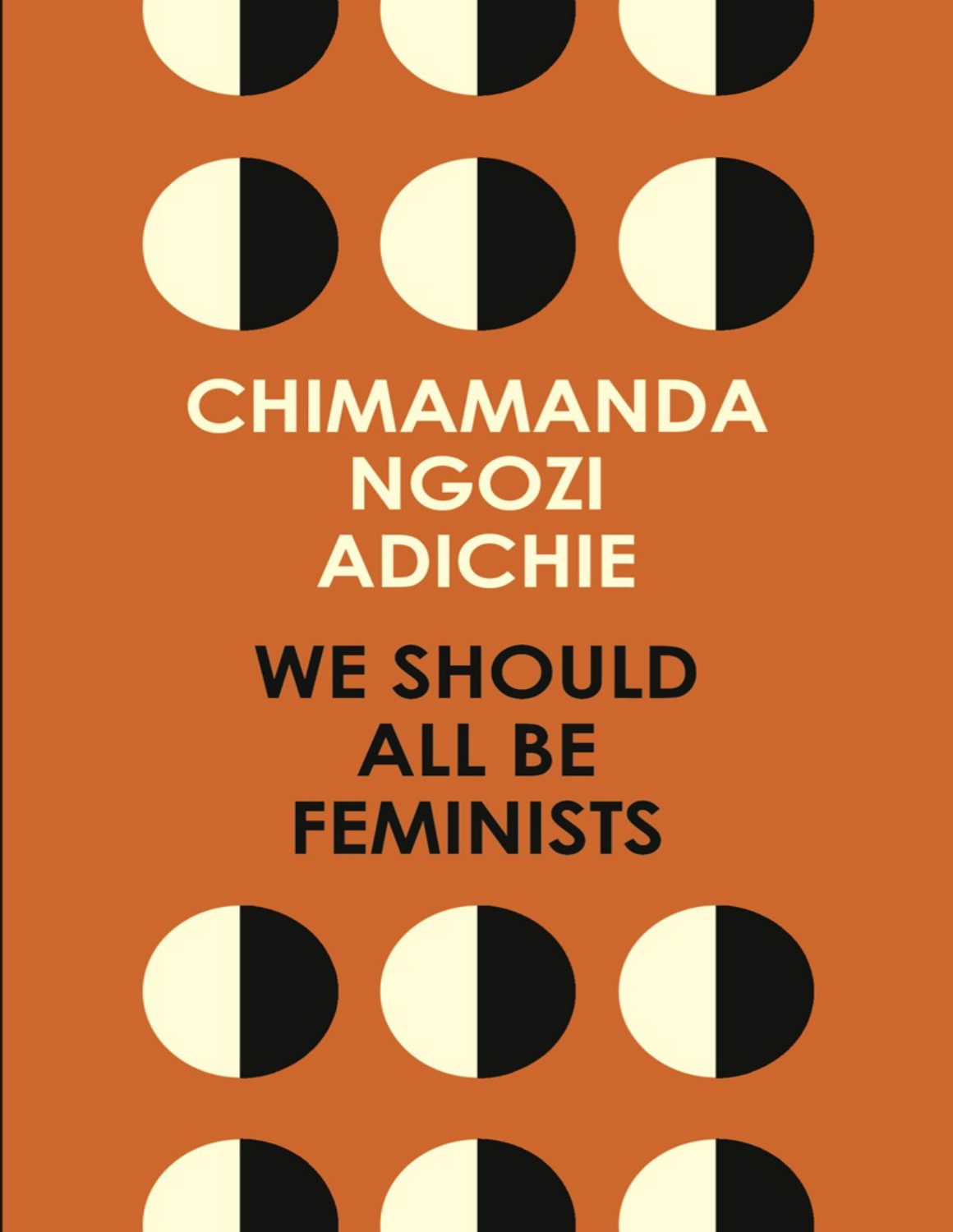# We Should All Be Feminists

Chimamanda Ngozi Adichie

FOURTH ESTATE · London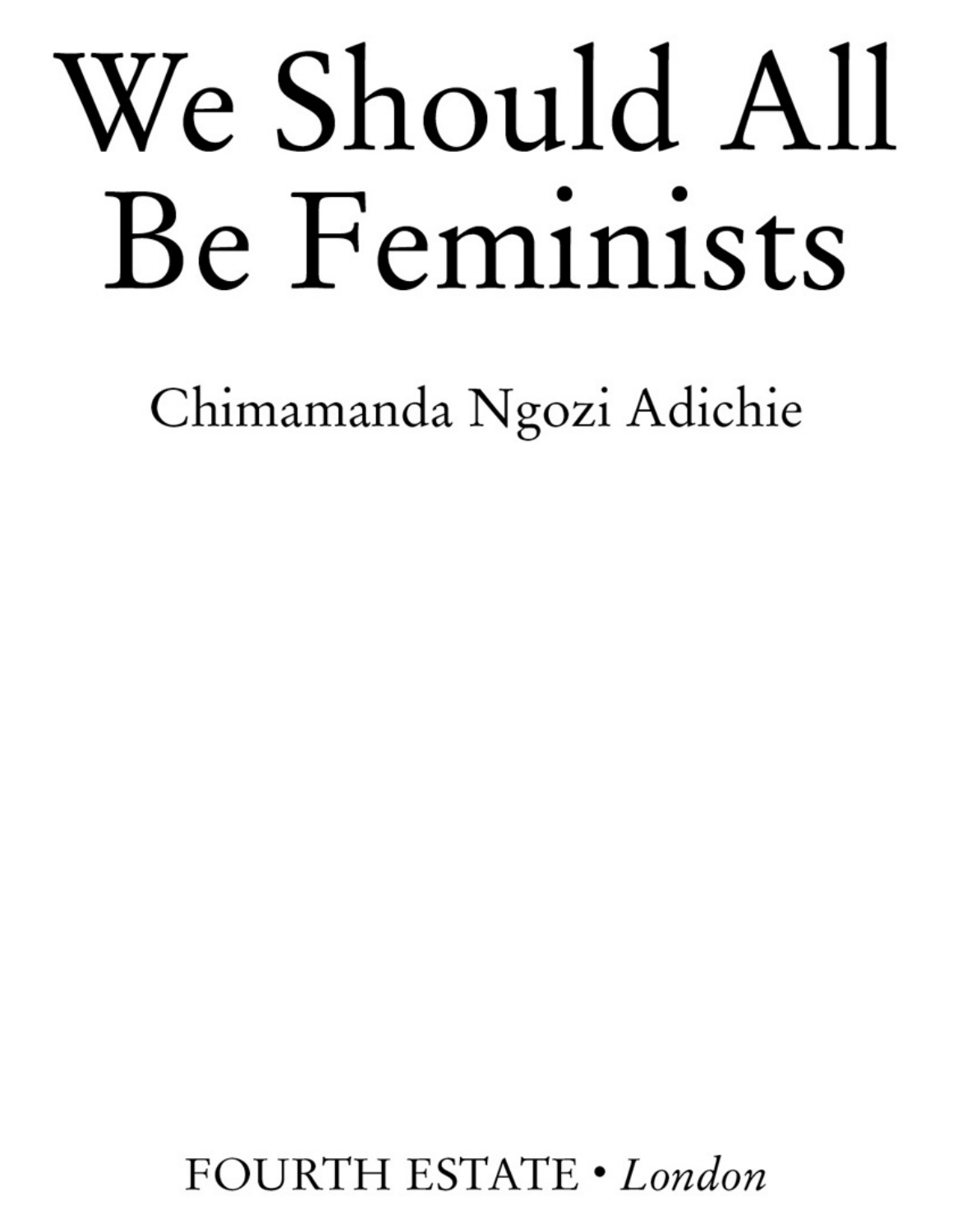

Fourth Estate An imprint of HarperCollins*Publishers* 77–85 Fulham Palace Road, Hammersmith, London W6 8JB [4thestate.co.uk](http://4thestate.co.uk)

This eBook first published in Great Britain by Fourth Estate 2014

<span id="page-2-0"></span>First published as a Vintage Original eBook in the United States in 2014 by Vintage Books, a division of Random House, LLC, New York, a Penguin Random House company

Copyright © Chimamanda Ngozi Adichie 2014

*We Should All Be Feminists* was first presented as a TED talk given in the United Kingdom at TEDxEuston, in 2012

Chimamanda Ngozi Adichie asserts the moral right to be identified as the author of this work

> A catalogue record of this book is available from the British Library

All rights reserved under International and Pan-American Copyright Conventions. By payment of the required fees, you have been granted the non-exclusive, non-transferable right to access and read the text of this e-book on screen. No part of this text may be reproduced, transmitted, down-loaded, decompiled, reverse engineered, or stored in or introduced into any information storage and retrieval system, in any form or by any means, whether electronic or mechanical, now known or hereinafter invented, without the express written permission of HarperCollins.

> Source ISBN: 9780008115272 Ebook Edition © October 2014 ISBN: 9780008115289 Version: 2014-08-22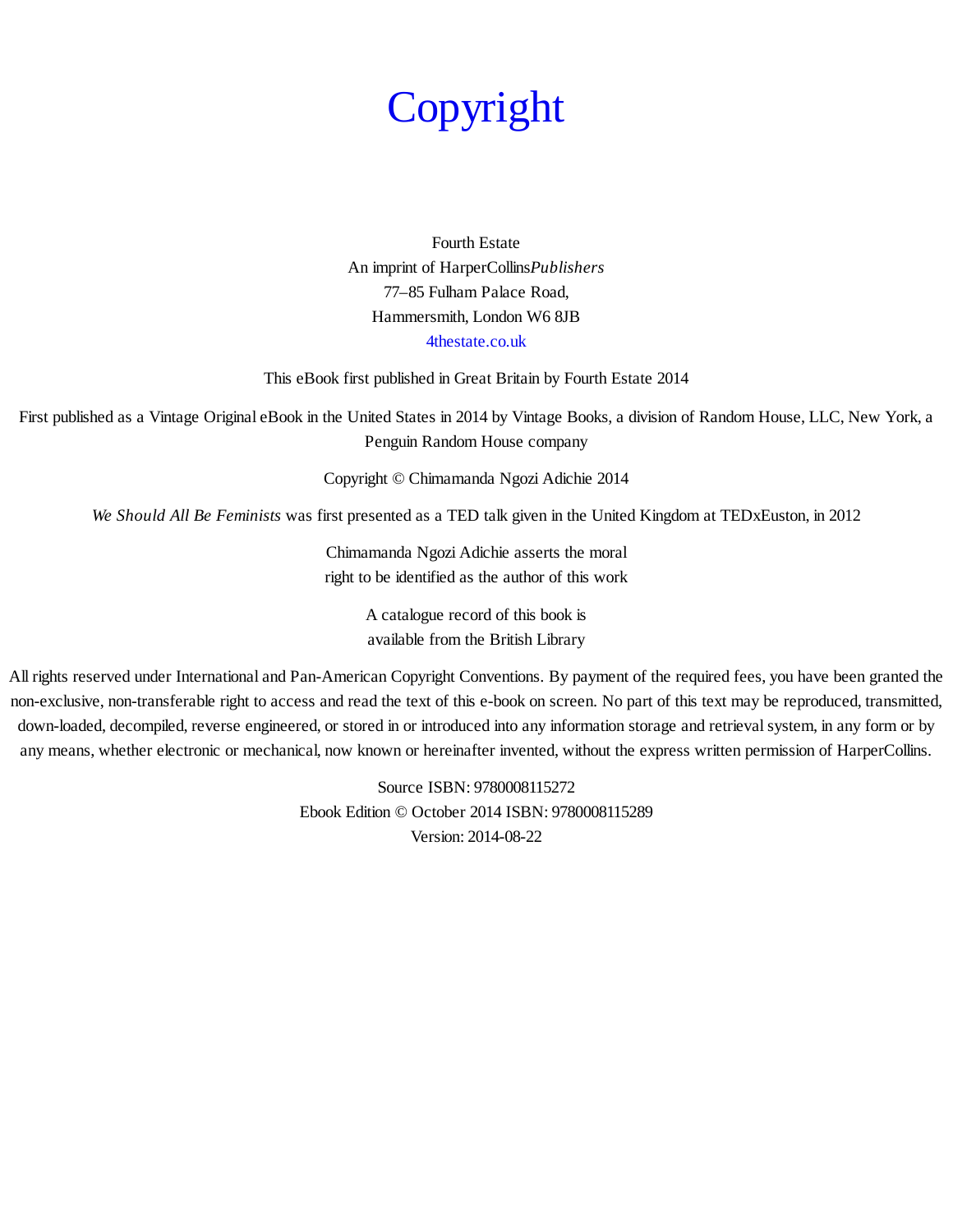## **Contents**

<span id="page-3-0"></span>

| Cover     |  |
|-----------|--|
| $T^*$ . 1 |  |

*Title [Page](#page-1-0) [Copyright](#page-2-0)*

[Introduction](#page-4-0)

We Should All Be [Feminists](#page-5-0)

*About the [Author](#page-17-0) Also by [Chimamanda](#page-18-0) Ngozi Adichie About the [Publisher](#page-19-0)*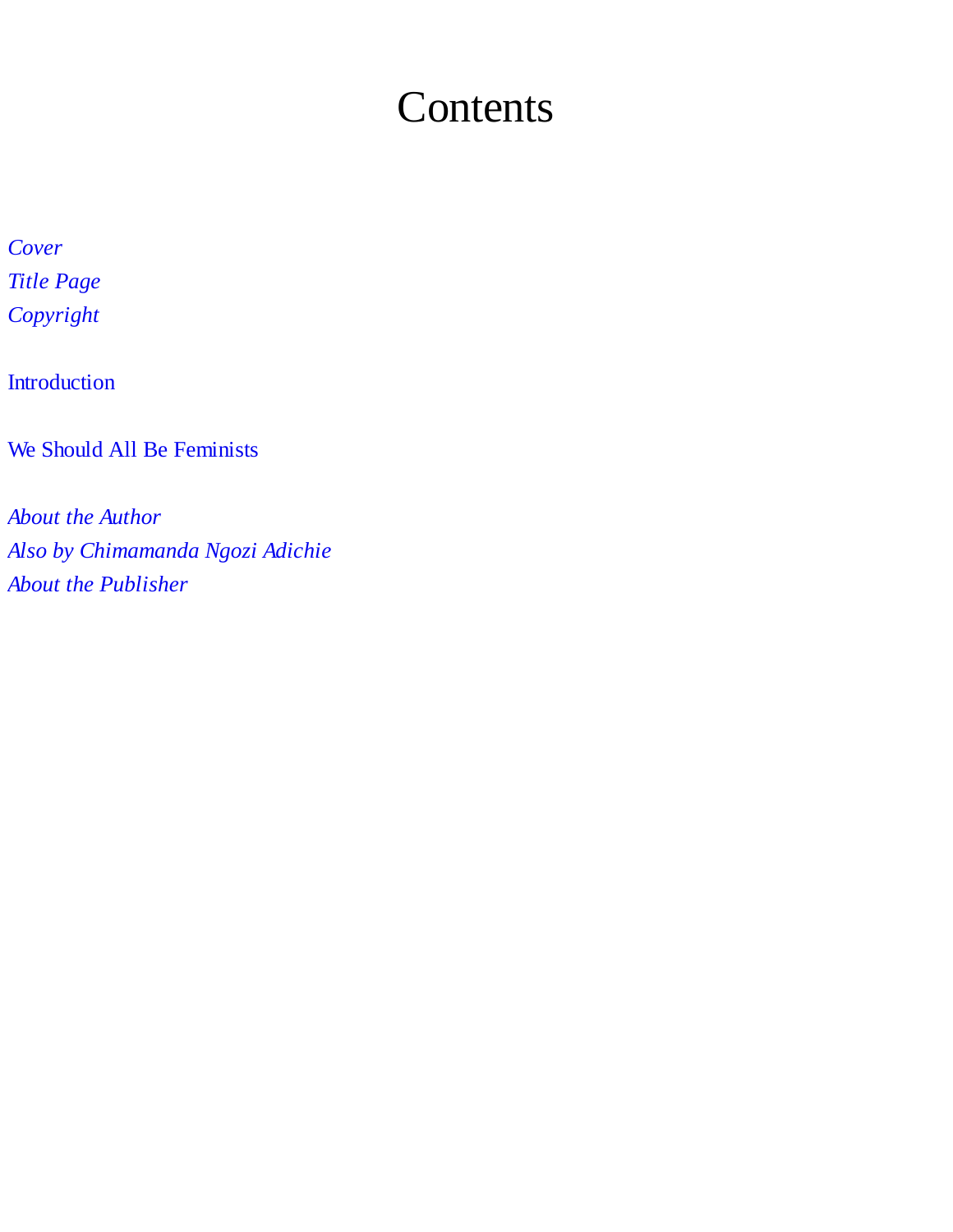### **[Introduction](#page-3-0)**

<span id="page-4-0"></span>This is a modified version of a talk I delivered in December 2012 at TEDxEuston, a yearly conference focused on Africa. Speakers from diverse fields deliver concise talks aimed at challenging and inspiring Africans and friends of Africa. I had spoken at a different TED conference a few years before, giving a talk titled 'The Danger of the Single Story' about how stereotypes limit and shape our thinking, especially about Africa. It seems to me that the word *feminist*, and the idea of feminism itself, is also limited by stereotypes. When my brother Chuks and best friend Ike, both co-organizers of the TEDxEuston conference, insisted that I speak, I could not say no. I decided to speak about feminism because it is something I feel strongly about. I suspected that it might not be a very popular subject, but I hoped to start a necessary conversation. And so that evening as I stood onstage, I felt as though I was in the presence of family – a kind and attentive audience, but one that might resist the subject of my talk. At the end, their standing ovation gave me hope.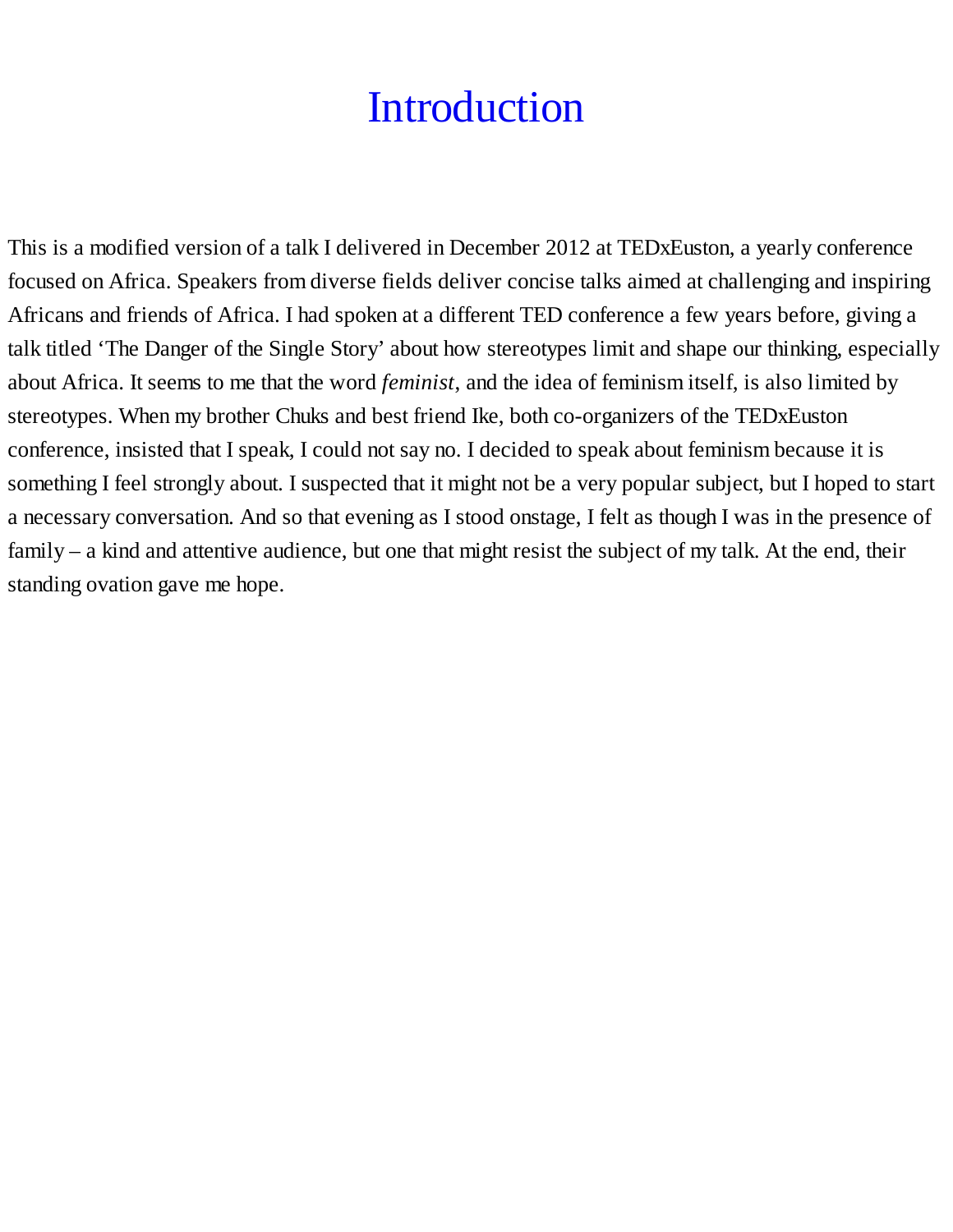### We Should All Be [Feminists](#page-3-0)

<span id="page-5-0"></span>Okoloma was one of my greatest childhood friends. He lived on my street and looked after me like a big brother: if I liked a boy, I would ask Okoloma's opinion. Okoloma was funny and intelligent and wore cowboy boots that were pointy at the tips. In December 2005, in a plane crash in southern Nigeria, Okoloma died. It is still hard for me to put into words how I felt. Okoloma was a person I could argue with, laugh with and truly talk to. He was also the first person to call me a feminist.

I was about fourteen. We were in his house, arguing, both of us bristling with half-baked knowledge from the books we had read. I don't remember what this particular argument was about. But I remember that as I argued and argued, Okoloma looked at me and said, 'You know, you're a feminist.'

It was not a compliment. I could tell from his tone – the same tone with which a person would say, 'You're a supporter of terrorism.'

I did not know exactly what this word *feminist* meant. And I did not want Okoloma to know that I didn't know. So I brushed it aside and continued to argue. The first thing I planned to do when I got home was look up the word in the dictionary.



Now fast-forward to some years later.

In 2003, I wrote a novel called *Purple Hibiscus*, about a man who, among other things, beats his wife, and whose story doesn't end too well. While I was promoting the novel in Nigeria, a journalist, a nice, well-meaning man, told me he wanted to advise me. (Nigerians, as you might know, are very quick to give unsolicited *advice*.)

He told me that people were saying my novel was feminist, and his advice to me – he was shaking his head sadly as he spoke – was that I should never call myself a feminist, since feminists are women who are unhappy because they cannot find husbands.

So I decided to call myself a Happy Feminist.

Then an academic, a Nigerian woman, told me that feminism was not our culture, that feminism was un-African, and I was only calling myself a feminist because I had been influenced by Western books. (Which amused me, because much of my early reading was decidedly unfeminist: I must have read every single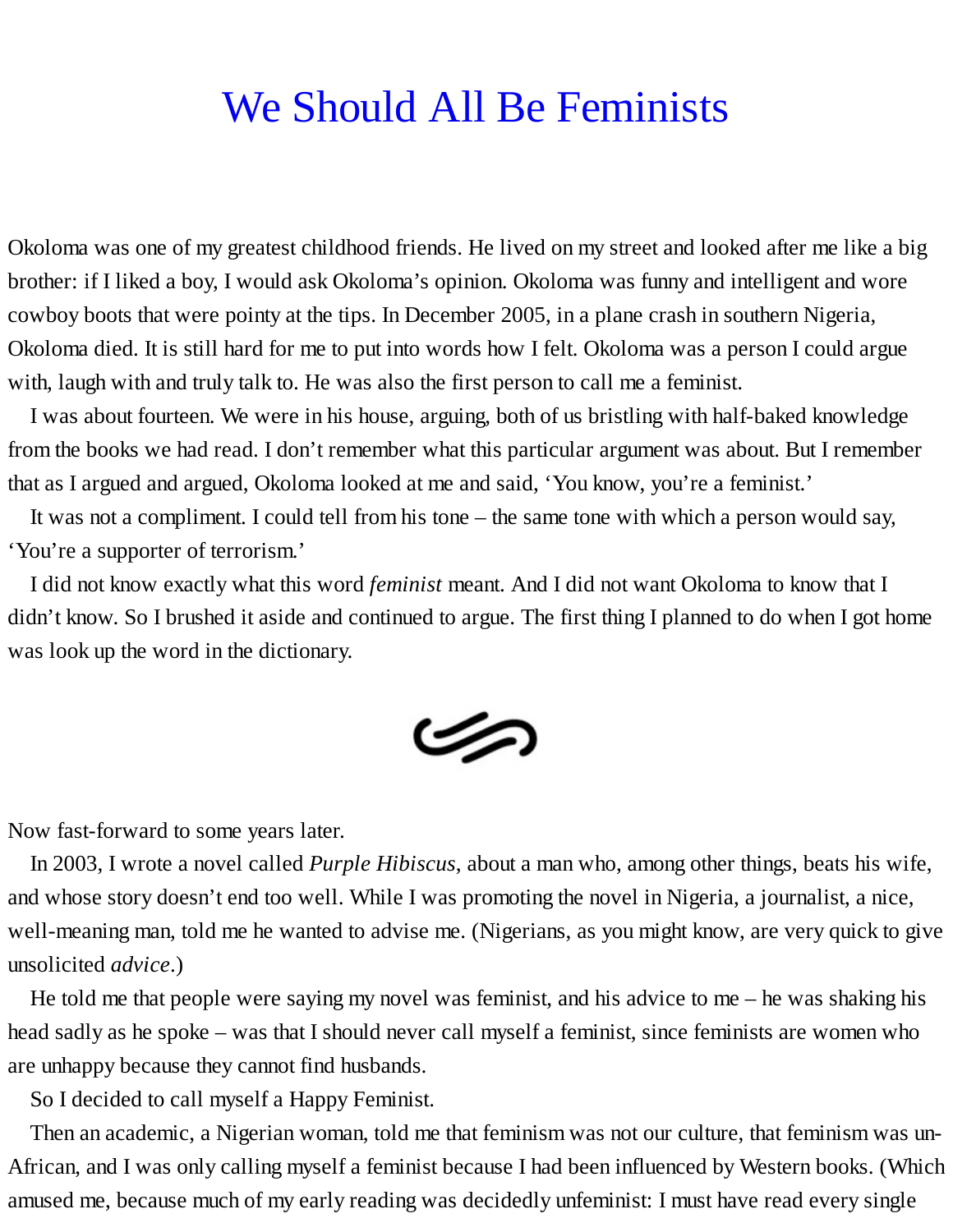Mills & Boon romance published before I was sixteen. And each time I try to read those books called 'classic feminist texts', I get bored, and I struggle to finish them.)

Anyway, since feminism was un-African, I decided I would now call myself a Happy African Feminist. Then a dear friend told me that calling myself a feminist meant that I hated men. So I decided I would now be a Happy African Feminist Who Does Not Hate Men. At some point I was a Happy African Feminist Who Does Not Hate Men And Who Likes To Wear Lip Gloss And High Heels For Herself And Not For Men.

Of course much of this was tongue-in-cheek, but what it shows is how that word *feminist* is so heavy with baggage, negative baggage: you hate men, you hate bras, you hate African culture, you think women should always be in charge, you don't wear make-up, you don't shave, you're always angry, you don't have a sense of humour, you don't use deodorant.

ڪ

Now here's a story from my childhood.

When I was in primary school in Nsukka, a university town in south-eastern Nigeria, my teacher said at the beginning of term that she would give the class a test and whoever got the highest score would be the class monitor. Class monitor was a big deal. If you were class monitor, you would write down the names of noise-makers each day, which was heady enough power on its own, but my teacher would also give you a cane to hold in your hand while you walked around and patrolled the class for noise-makers. Of course, you were not allowed to actually *use* the cane. But it was an exciting prospect for the nine-yearold me. I very much wanted to be class monitor. And I got the highest score on the test.

Then, to my surprise, my teacher said the monitor had to be a boy. She had forgotten to make that clear earlier; she assumed it was obvious. A boy had the second-highest score on the test. And *he* would be monitor.

What was even more interesting is that this boy was a sweet, gentle soul who had no interest in patrolling the class with a stick. While *I* was full of ambition to do so.

But I was female and he was male and he became class monitor.

I have never forgotten that incident.

If we do something over and over again, it becomes normal. If we see the same thing over and over again, it becomes normal. If only boys are made class monitor, then at some point we will all think, even if unconsciously, that the class monitor has to be a boy. If we keep seeing only men as heads of corporations, it starts to seem 'natural' that only men should be heads of corporations.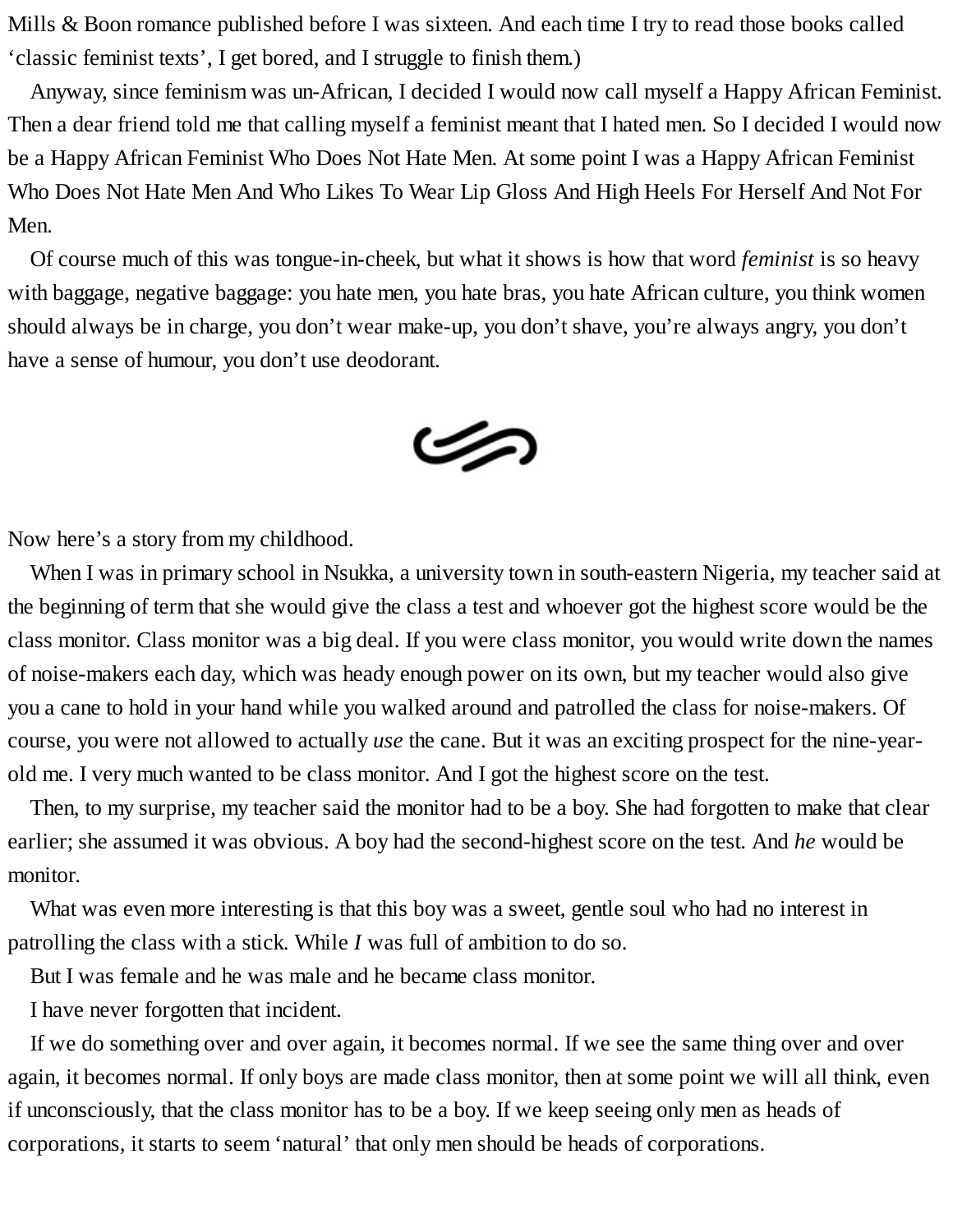

I often make the mistake of thinking that something that is obvious to me is just as obvious to everyone else. Take my dear friend Louis, who is a brilliant, progressive man. We would have conversations and he would tell me, 'I don't see what you mean by things being different and harder for women. Maybe it was so in the past, but not now. Everything is fine now for women.' I didn't understand how Louis could not see what seemed so evident.

I love being back home in Nigeria, and spend much of my time there in Lagos, the largest city and commercial hub of the country. Sometimes, in the evenings when the heat goes down and the city has a slower pace, I go out with friends and family to restaurants or cafés. On one of those evenings, Louis and I were out with friends.

There is a wonderful fixture in Lagos: a sprinkling of energetic young men who hang around outside certain establishments and very dramatically 'help' you park your car. Lagos is a metropolis of almost twenty million people, with more energy than London, more entrepreneurial spirit than New York, and so people come up with all sorts of ways to make a living. As in most big cities, finding parking in the evenings can be difficult, so these young men make a business out of finding spots and – even when there are spots available – of guiding you into yours with much gesticulating, and promising to 'look after' your car until you get back. I was impressed with the particular theatrics of the man who found us a parking spot that evening. And so as we were leaving, I decided to give him a tip. I opened my bag, put my hand inside my bag to get my money, and I gave it to the man. And he, this man who was happy and grateful, took the money from me, and then looked across at Louis and said, 'Thank you, sah!'

Louis looked at me, surprised, and asked, 'Why is he thanking me? I didn't give him the money.' Then I saw realization dawn on Louis's face. The man believed that whatever money I had ultimately came from Louis. Because Louis is a man.



Men and women are different. We have different hormones and different sexual organs and different biological abilities – women can have babies, men cannot. Men have more testosterone and are, in general, physically stronger than women. There are slightly more women than men in the world – 52 per cent of the world's population is female but most of the positions of power and prestige are occupied by men. The late Kenyan Nobel peace laureate Wangari Maathai put it simply and well when she said, 'The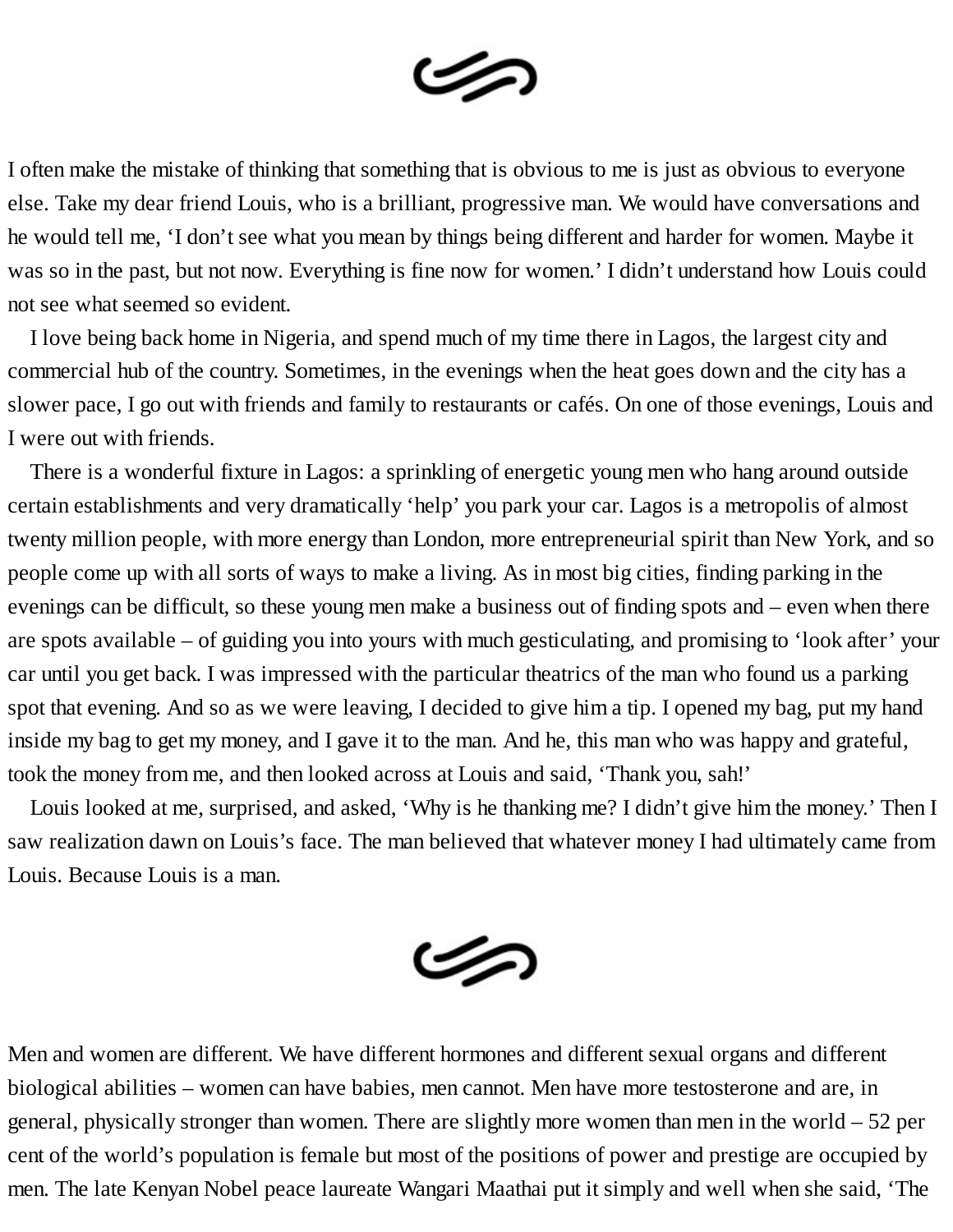higher you go, the fewer women there are.'

In the recent US elections, we kept hearing of the Lilly Ledbetter law, and if we go beyond that nicely alliterative name, it was really about this: in the US, a man and a woman are doing the same job, with the same qualifications, and the man is paid more *because* he is a man.

So in a literal way, men rule the world. This made sense – a thousand years ago. Because human beings lived then in a world in which physical strength was the most important attribute for survival; the physically stronger person was more likely to lead. And men in general are physically stronger. (There are of course many exceptions.) Today, we live in a vastly different world. The person more qualified to lead is *not* the physically stronger person. It is the more intelligent, the more knowledgeable, the more creative, more innovative. And there are no hormones for those attributes. A man is as likely as a woman to be intelligent, innovative, creative. We have evolved. But our ideas of gender have not evolved very much.

دست

Not long ago, I walked into the lobby of one of the best Nigerian hotels, and a guard at the entrance stopped me and asked me annoying questions – What was the name and room number of the person I was visiting? Did I know this person? Could I prove that I was a hotel guest by showing him my key card? – because the automatic assumption is that a Nigerian female walking into a hotel alone is a sex worker. Because a Nigerian female alone cannot possibly be a guest paying for her own room. A man who walks into the same hotel is not harassed. The assumption is that he is there for something legitimate. (Why, by the way, do those hotels not focus on the *demand* for sex workers instead of on the ostensible *supply*?)

In Lagos, I cannot go alone into many reputable clubs and bars. They just don't let you in if you are a woman *alone*. You must be accompanied by a man. And so I have male friends who arrive at clubs and end up going in with their arms linked with those of a complete stranger, because that complete stranger, a woman out on her own, had no choice but to ask for 'help' to get into the club.

Each time I walk into a Nigerian restaurant with a man, the waiter greets the man and ignores me. The waiters are products of a society that has taught them that men are more important than women, and I know that they don't intend harm, but it is one thing to know something intellectually and quite another to feel it emotionally. Each time they ignore me, I feel invisible. I feel upset. I want to tell them that I am just as human as the man, just as worthy of acknowledgement. These are little things, but sometimes it is the little things that sting the most.

Not long ago, I wrote an article about being young and female in Lagos. And an acquaintance told me that it was an angry article, and I should not have made it so angry. But I was unapologetic. Of course it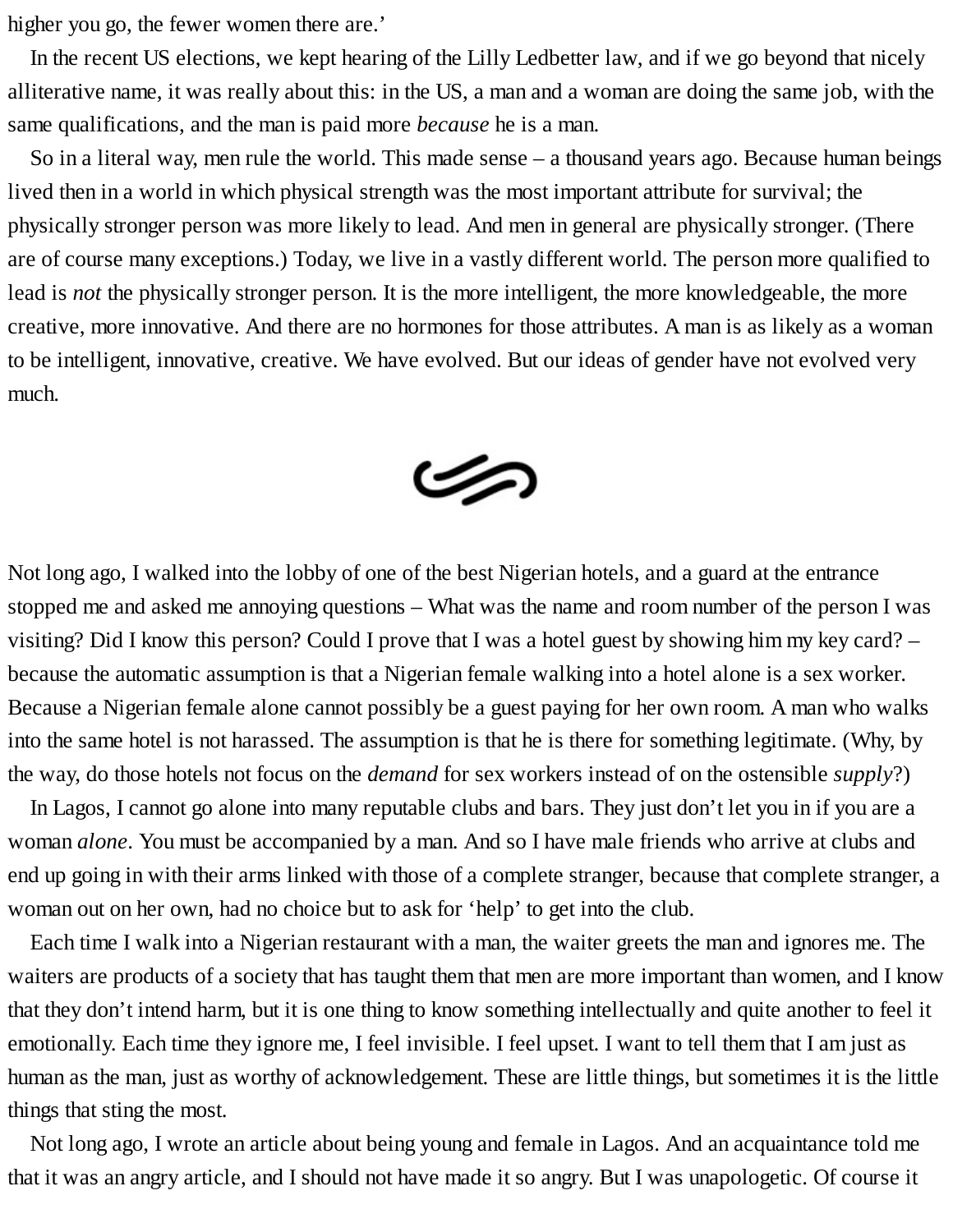was angry. Gender as it functions today is a grave injustice. I am angry. We should all be angry. Anger has a long history of bringing about positive change. But I am also hopeful, because I believe deeply in the ability of human beings to remake themselves for the better.

But back to anger. I heard the caution in the acquaintance's tone, and I knew that the comment was as much about the article as it was about my character. Anger, the tone said, is particularly not good for a woman. If you are a woman, you are not supposed to express anger, because it is threatening. I have a friend, an American woman, who took over a managerial position from a man. Her predecessor had been considered a 'tough go-getter'; he was blunt and hard-charging and was particularly strict about the signing of time sheets. She took on her new job, and imagined herself equally tough, but perhaps a little kinder than him – he didn't always realize that people had families, she said, and she did. Only weeks into her new job, she disciplined an employee about a forgery on a time sheet, just as her predecessor would have done. The employee then complained to top management about her style. She was aggressive and difficult to work with, the employee said. Other employees agreed. One said they had expected that she would bring a 'woman's touch' to her job, but she hadn't.

It didn't occur to any of them that she was doing the same thing for which a man had been praised.

I have another friend, also an American woman, who has a high-paying job in advertising. She is one of two women in her team. Once, at a meeting, she said she had felt slighted by her boss, who had ignored her comments and then praised something similar when it came from a man. She wanted to speak up, to challenge her boss. But she didn't. Instead, after the meeting, she went to the bathroom and cried, then called me to vent about it. She didn't want to speak up because she didn't want to seem aggressive. She let her resentments simmer.

What struck me – with her and with many other female American friends I have – is how invested they are in being 'liked'. How they have been raised to believe that their being likeable is very important and that this 'likeable' trait is a specific thing. And that specific thing does not include showing anger or being aggressive or disagreeing too loudly.

We spend too much time teaching girls to worry about what boys think of them. But the reverse is not the case. We don't teach boys to care about being likeable. We spend too much time telling girls that they cannot be angry or aggressive or tough, which is bad enough, but then we turn around and either praise or excuse men for the same reasons. All over the world, there are so many magazine articles and books telling women what to do, how to be and not to be, in order to attract or please men. There are far fewer guides for men about pleasing women.

I teach a writing workshop in Lagos and one of the participants, a young woman, told me that a friend had told her not to listen to my 'feminist talk'; otherwise she would absorb ideas that would destroy her marriage. This is a threat – the destruction of a marriage, the possibility of not having a marriage at all – that in our society is much more likely to be used against a woman than against a man.

Gender matters everywhere in the world. And I would like today to ask that we should begin to dream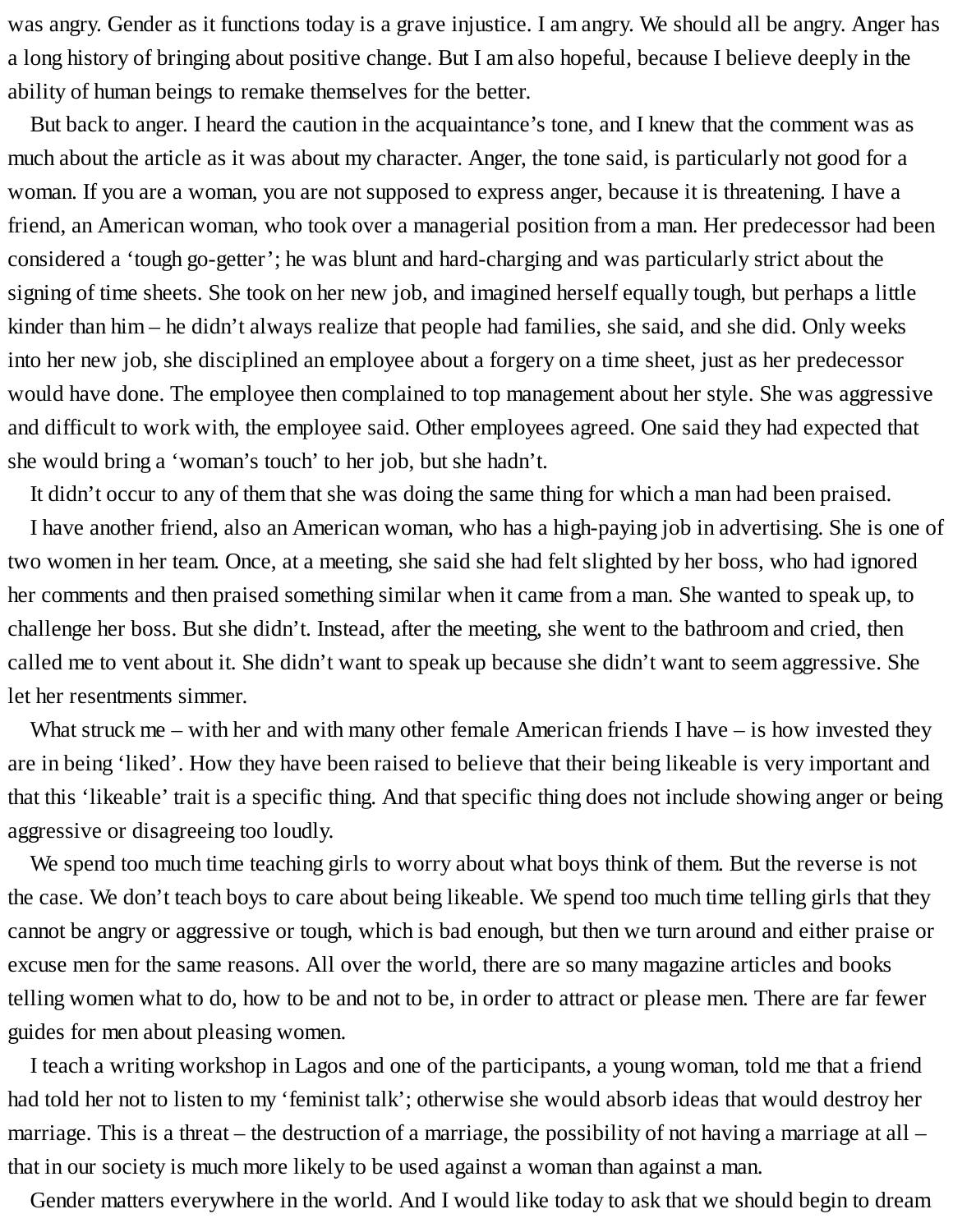about and plan for a different world. A fairer world. A world of happier men and happier women who are truer to themselves. And this is how to start: we must raise our daughters differently. We must also raise our sons differently.

≪

We do a great disservice to boys in how we raise them. We stifle the humanity of boys. We define masculinity in a *very* narrow way. Masculinity is a hard, small cage, and we put boys inside this cage.

We teach boys to be afraid of fear, of weakness, of vulnerability. We teach them to mask their true selves, because they have to be, in Nigerian-speak, a *hard man*.

In secondary school, a boy and a girl go out, both of them teenagers with meagre pocket money. Yet the boy is expected to pay the bills, always, to prove his masculinity. (And we wonder why boys are more likely to steal money from their parents.)

What if both boys and girls were raised *not* to link masculinity and money? What if their attitude was not 'the boy has to pay', but rather, 'whoever has more should pay'? Of course, because of their historical advantage, it is mostly men who *will* have more today. But if we start raising children differently, then in fifty years, in a hundred years, boys will no longer have the pressure of proving their masculinity by material means.

But by far the worst thing we do to males  $-$  by making them feel they have to be hard  $-$  is that we leave them with *very* fragile egos. The *harder* a man feels compelled to be, the weaker his ego is.

And then we do a much greater disservice to girls, because we raise them to cater to the fragile egos of males.

We teach girls to shrink themselves, to make themselves smaller.

We say to girls, 'You can have ambition, but not too much. You should aim to be successful but not too successful, otherwise you will threaten the man. If you are the breadwinner in your relationship with a man, pretend that you are not, especially in public, otherwise you will emasculate him.'

But what if we question the premise itself? Why should a woman's success be a threat to a man? What if we decide to simply dispose of that word – and I don't know if there is an English word I dislike more than this – *emasculation*.

A Nigerian acquaintance once asked me if I was worried that men would be intimidated by me.

I was not worried at all – it had not even occurred to me to be worried, because a man who would be intimidated by me is exactly the kind of man I would have no interest in.

Still, I was struck by this. Because I am female, I'm expected to aspire to marriage. I am expected to make my life choices always keeping in mind that marriage is the most important. Marriage can be a good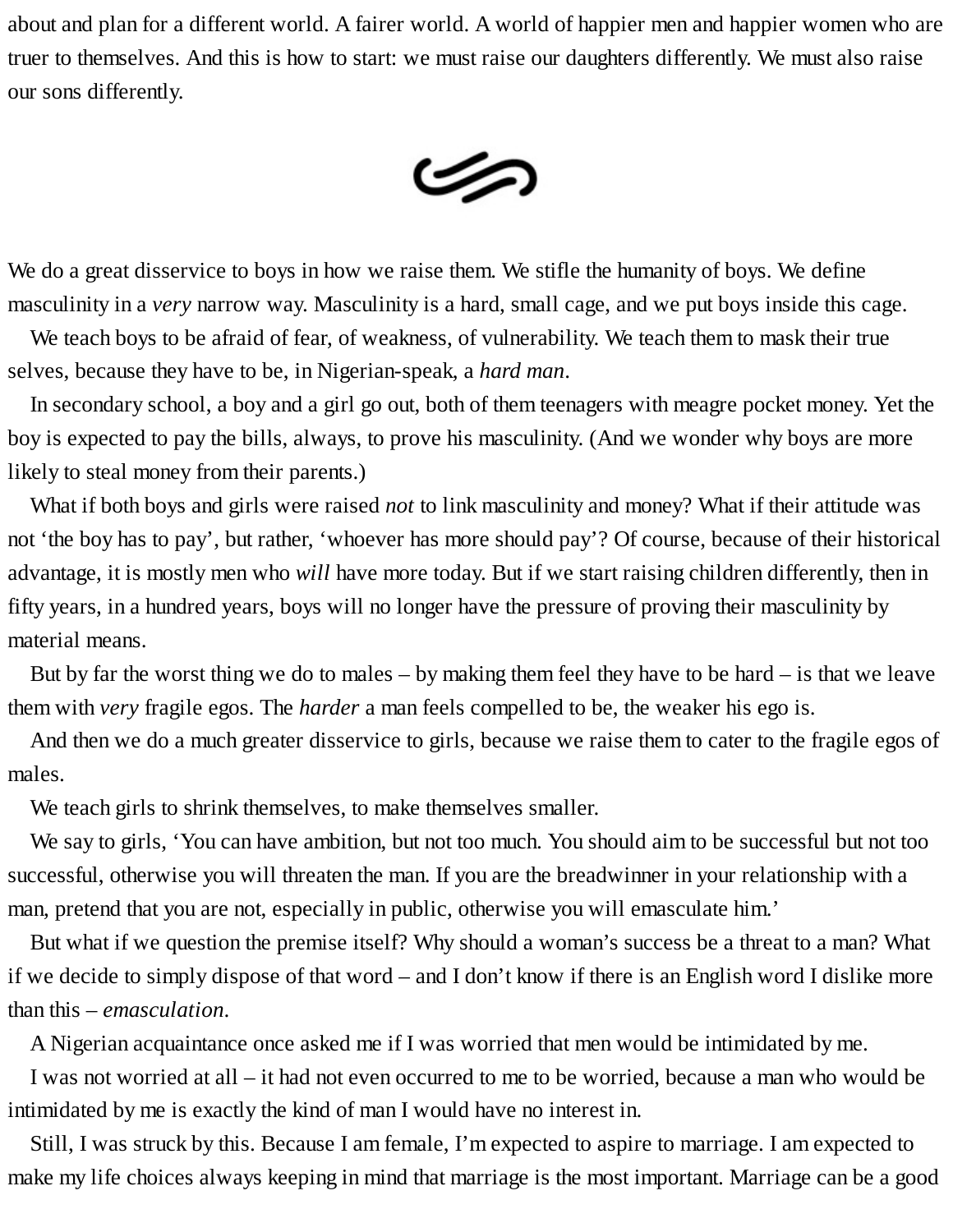thing, a source of joy, love and mutual support. But why do we teach girls to aspire to marriage, yet we don't teach boys to do the same?

I know a Nigerian woman who decided to sell her house because she didn't want to intimidate a man who might want to marry her.

I know an unmarried woman in Nigeria who, when she goes to conferences, wears a wedding ring because she wants her colleagues to  $-$  according to her  $-$  'give her respect'.

The sadness in this is that a wedding ring will indeed automatically make her seem worthy of respect, while not wearing a wedding ring would make her easily dismissible – and this is in a modern workplace.

I know young women who are under so much pressure – from family, from friends, even from work – to get married that they are pushed to make terrible choices.

Our society teaches a woman at a certain age who is unmarried to see it as a deep personal failure. While a man at a certain age who is unmarried has not quite come around to making his pick.

It is easy to say, 'But women can just say no to all this.' But the reality is more difficult, more complex. We are all social beings. We internalize ideas from our socialization.

Even the language we use illustrates this. The language of marriage is often a language of ownership, not a language of partnership.

We use the word *respect* for something a woman shows a man, but not often for something a man shows a woman.

Both men and women will say, 'I did it for peace in my marriage.'

When men say it, it is usually about something they should not be doing anyway. Something they say to their friends in a fondly exasperated way, something that ultimately proves to them their masculinity – 'Oh, my wife said I can't go to clubs every night, so now, for peace in my marriage, I go only on weekends.'

When women say 'I did it for peace in my marriage,' it is usually because they have given up a job, a career goal, a dream.

We teach females that in relationships, compromise is what a woman is more likely to do.

We raise girls to see each other as competitors – not for jobs or accomplishments, which in my opinion can be a good thing, but for the attention of men.

We teach girls that they cannot be sexual beings in the way boys are. If we have sons, we don't mind knowing about their girlfriends. But our daughters' boyfriends? God forbid. (But we of course expect them to bring home the perfect man for marriage when the time is right.)

We police girls. We praise girls for virginity but we don't praise boys for virginity (and it makes me wonder how exactly this is supposed to work out, since the loss of virginity is a process that usually involves two people of opposite genders).

Recently a young woman was gang-raped in a university in Nigeria, and the response of many young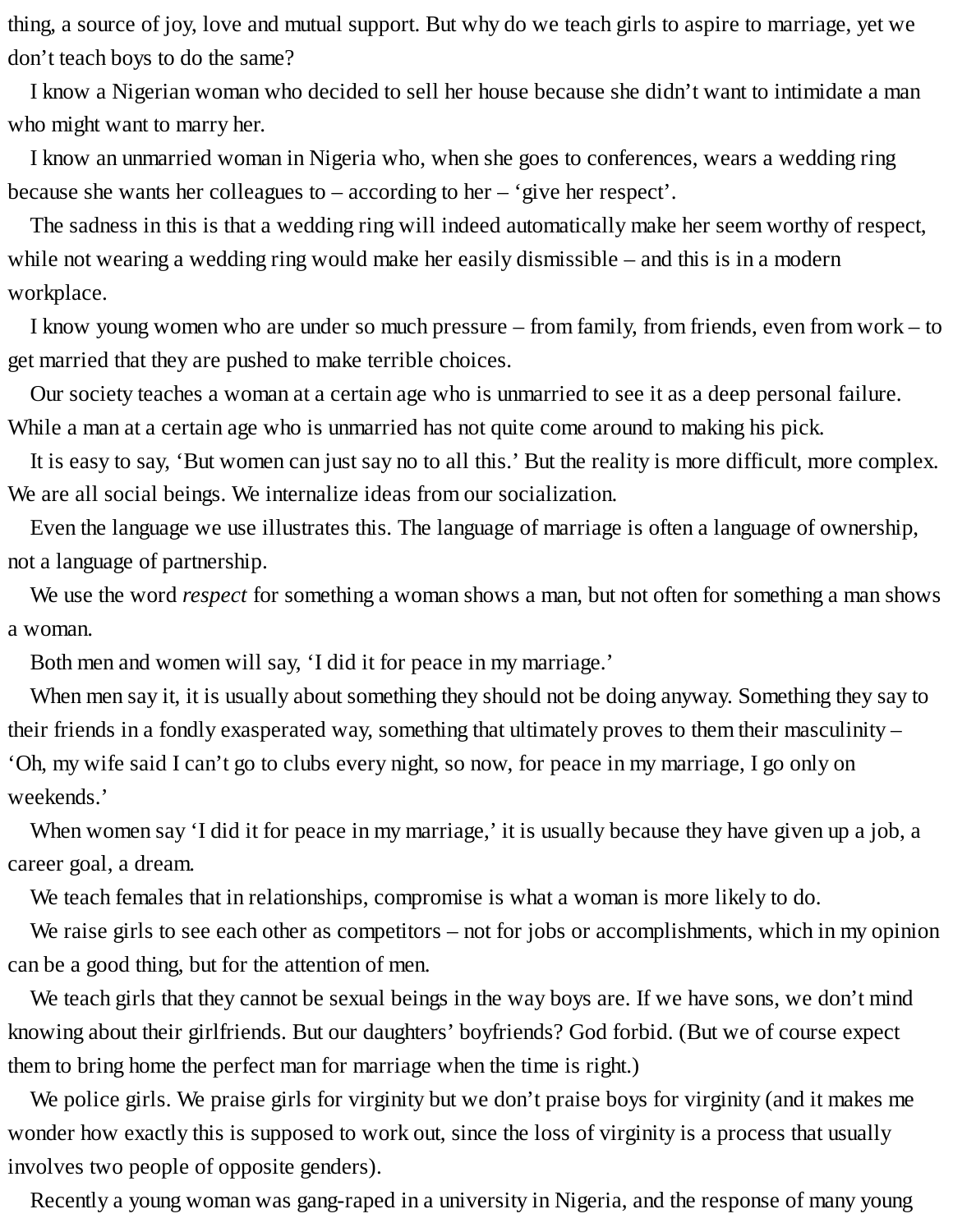Nigerians, both male and female, was something like this: 'Yes, rape is wrong, but what is a girl doing in a room with four boys?'

Let us, if we can, forget the horrible inhumanity of that response. These Nigerians have been raised to think of women as inherently guilty. And they have been raised to expect so little of men that the idea of men as savage beings with no self-control is somehow acceptable.

We teach girls shame. *Close your legs. Cover yourself*. We make them feel as though by being born female, they are already guilty of something. And so girls grow up to be women who cannot say they have desire. Who silence themselves. Who cannot say what they truly think. Who have turned pretence into an art form.

I know a woman who hates domestic work, but she pretends that she likes it, because she has been taught that to be 'good wife material', she has to be – to use that Nigerian word – *homely*. And then she got married. And her husband's family began to complain that she had changed. Actually, she had not changed. She just got tired of pretending to be what she was not.

The problem with gender is that it prescribes how we *should* be rather than recognizing how we are. Imagine how much happier we would be, how much freer to be our true individual selves, if we didn't have the weight of gender expectations.

≪

Boys and girls are undeniably different biologically, but socialization exaggerates the differences, and then starts a self-fulfilling process. Take cooking, for example. Today, women in general are more likely to do housework than men – cooking and cleaning. But why is that? Is it because women are born with a cooking gene or because over the years they have been socialized to see cooking as their role? I was going to say that perhaps women *are* born with a cooking gene until I remembered that the majority of famous cooks in the world – who are given the fancy title of 'chef' – are men.

I used to look at my grandmother, a brilliant woman, and wonder what she would have been if she'd had the same opportunities as men during her youth. Today, there are more opportunities for women than there were during my grandmother's time, because of changes in policy and law, which are very important.

But what matters even more is our attitude, our mindset.

What if, in raising children, we focus on *ability* instead of gender? What if we focus on *interest* instead of gender?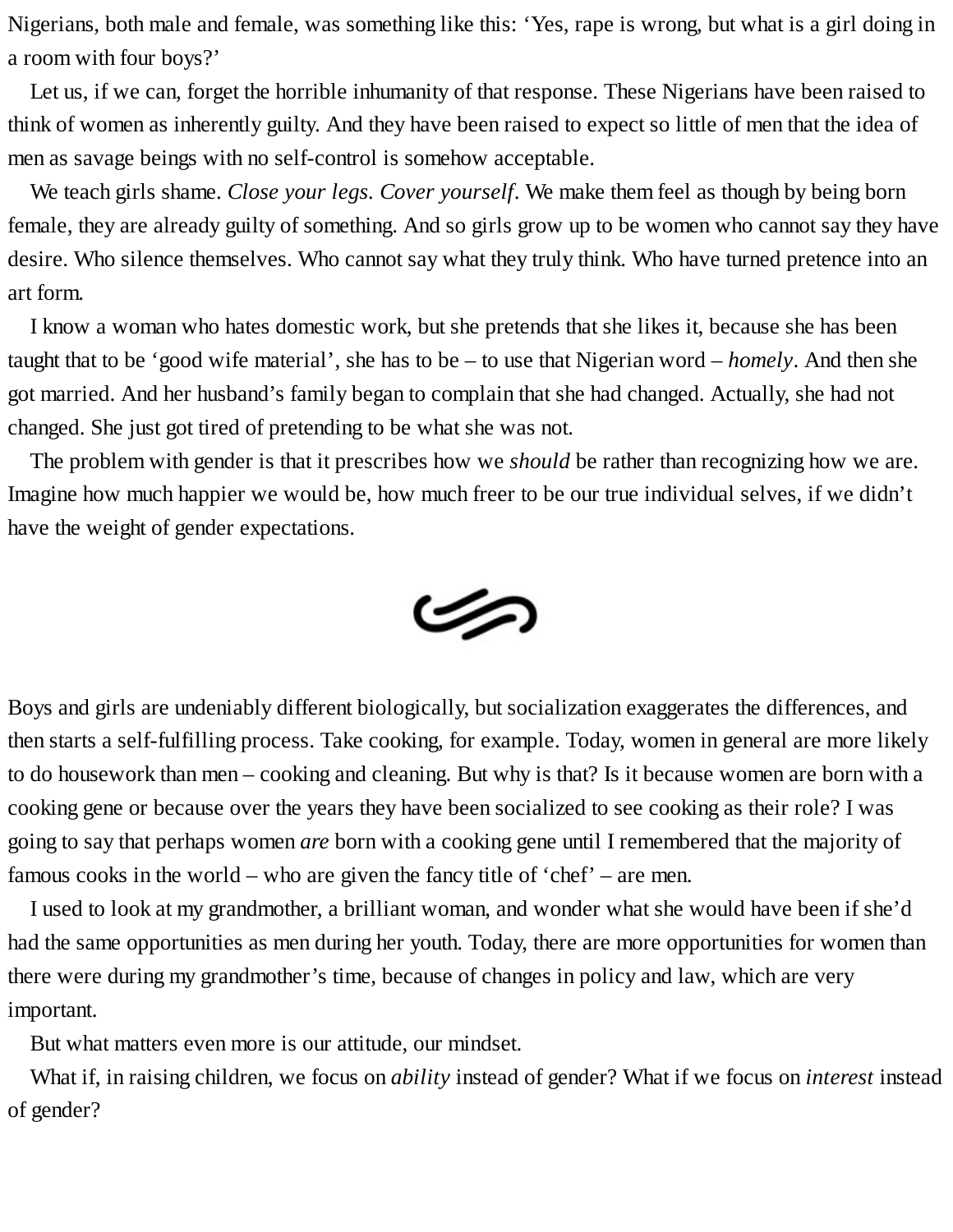I know a family who has a son and a daughter, a year apart in age, both brilliant at school. When the boy is hungry, the parents say to the girl, 'Go and cook Indomie noodles for your brother.' The girl doesn't like to cook Indomie noodles, but she is a girl and she has to. What if the parents, from the beginning, taught *both* children to cook them? Cooking, by the way, is a useful and practical life skill for a boy to have. I've never thought it made much sense to leave such a crucial thing – the ability to nourish oneself – in the hands of others.

I know a woman who has the same degree and same job as her husband. When they get back from work, she does most of the housework, which is true for many marriages, but what struck me was that whenever he changed the baby's nappy, she said *thank you* to him. What if she saw it as something normal and natural, that he should help care for his child?



I am trying to unlearn many lessons of gender I internalized while growing up. But I sometimes still feel vulnerable in the face of gender expectations.

The first time I taught a writing class in graduate school, I was worried. Not about the teaching material, because I was well prepared and I was teaching what I enjoyed. Instead I was worried about what to wear. I wanted to be taken seriously.

I knew that because I was female, I would automatically have to *prove* my worth. And I was worried that if I looked too feminine, I would not be taken seriously. I really wanted to wear my shiny lip gloss and my girly skirt, but I decided not to. I wore a very serious, very manly and very ugly suit.

The sad truth of the matter is that when it comes to appearance, we start off with men as the standard, as the norm. Many of us think that the less feminine a woman appears, the more likely she is to be taken seriously. A man going to a business meeting doesn't wonder about being taken seriously based on what he is wearing – but a woman does.

I wish I had not worn that ugly suit that day. Had I then the confidence I have now to be myself, my students would have benefited even more from my teaching. Because I would have been more comfortable and more fully and truly myself.

I have chosen to no longer be apologetic for my femininity. And I want to be respected in all my femaleness. Because I deserve to be. I like politics and history and am happiest when having a good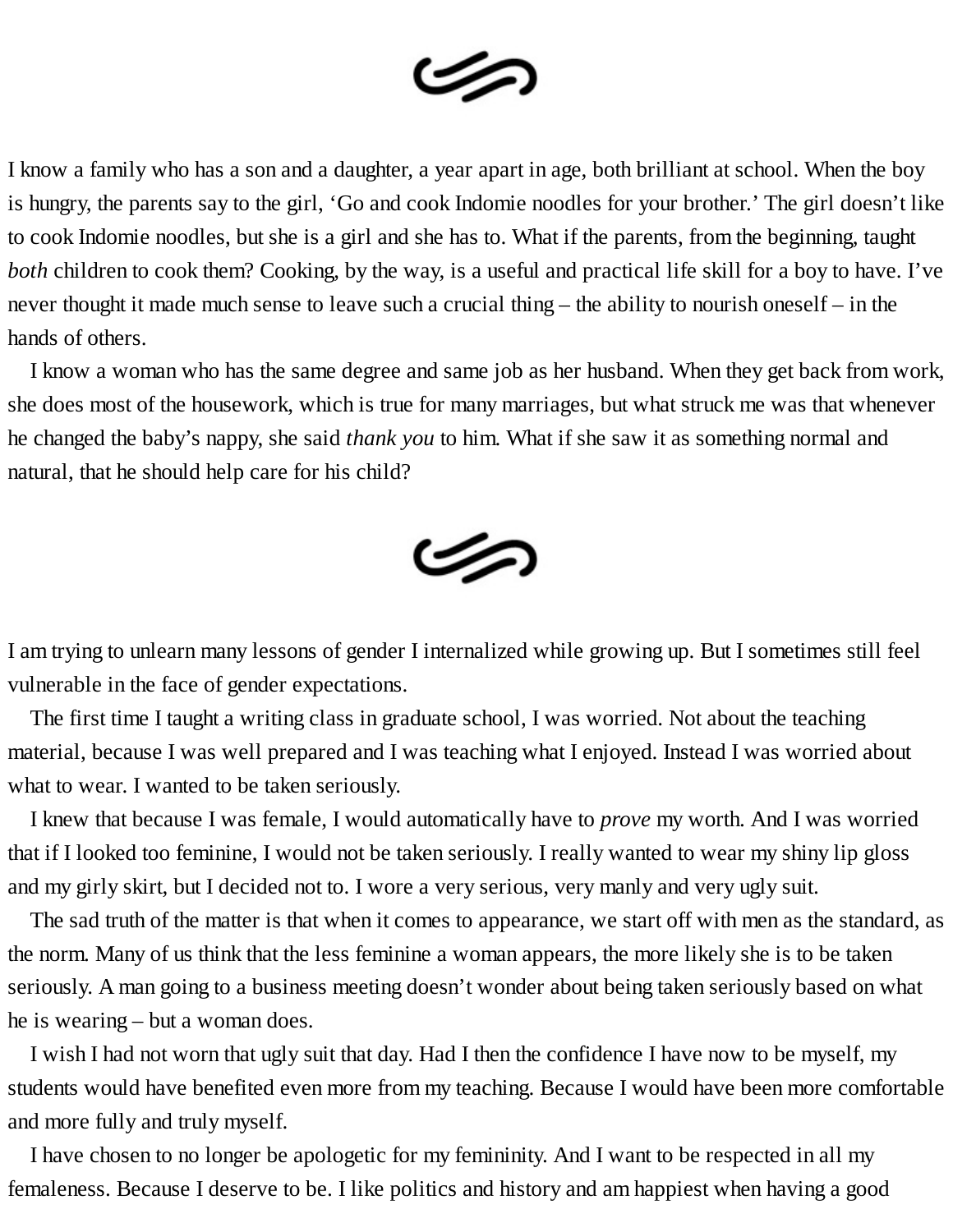argument about ideas. I am girly. I am happily girly. I like high heels and trying on lipsticks. It's nice to be complimented by both men and women (although I have to be honest and say that I prefer the compliments of stylish women), but I often wear clothes that men don't like or don't 'understand'. I wear them because I like them and because I feel good in them. The 'male gaze', as a shaper of my life's choices, is largely incidental.

دست

Gender is not an easy conversation to have. It makes people uncomfortable, sometimes even irritable. Both men and women are resistant to talk about gender, or are quick to dismiss the problems of gender. Because thinking of changing the status quo is always uncomfortable.

Some people ask, 'Why the word *feminist*? Why not just say you are a believer in human rights, or something like that?' Because that would be dishonest. Feminism is, of course, part of human rights in general – but to choose to use the vague expression *human rights* is to deny the specific and particular problem of gender. It would be a way of pretending that it was not women who have, for centuries, been excluded. It would be a way of denying that the problem of gender targets women. That the problem was not about being human, but specifically about being a female human. For centuries, the world divided human beings into two groups and then proceeded to exclude and oppress one group. It is only fair that the solution to the problem should acknowledge that.

Some men feel threatened by the idea of feminism. This comes, I think, from the insecurity triggered by how boys are brought up, how their sense of self-worth is diminished if *they* are not 'naturally' in charge as men.

دست

Other men might respond by saying, 'Okay, this is interesting, but I don't think like that. I don't even think about gender.'

Maybe not.

And that is part of the problem. That many men do not actively *think* about gender or notice gender. That many men say, like my friend Louis did, that things might have been bad in the past but everything is fine now. And that many men do nothing to change it. If you are a man and you walk into a restaurant and the waiter greets just you, does it occur to you to ask the waiter, 'Why have you not greeted her?' Men need to speak out in all of these ostensibly small situations.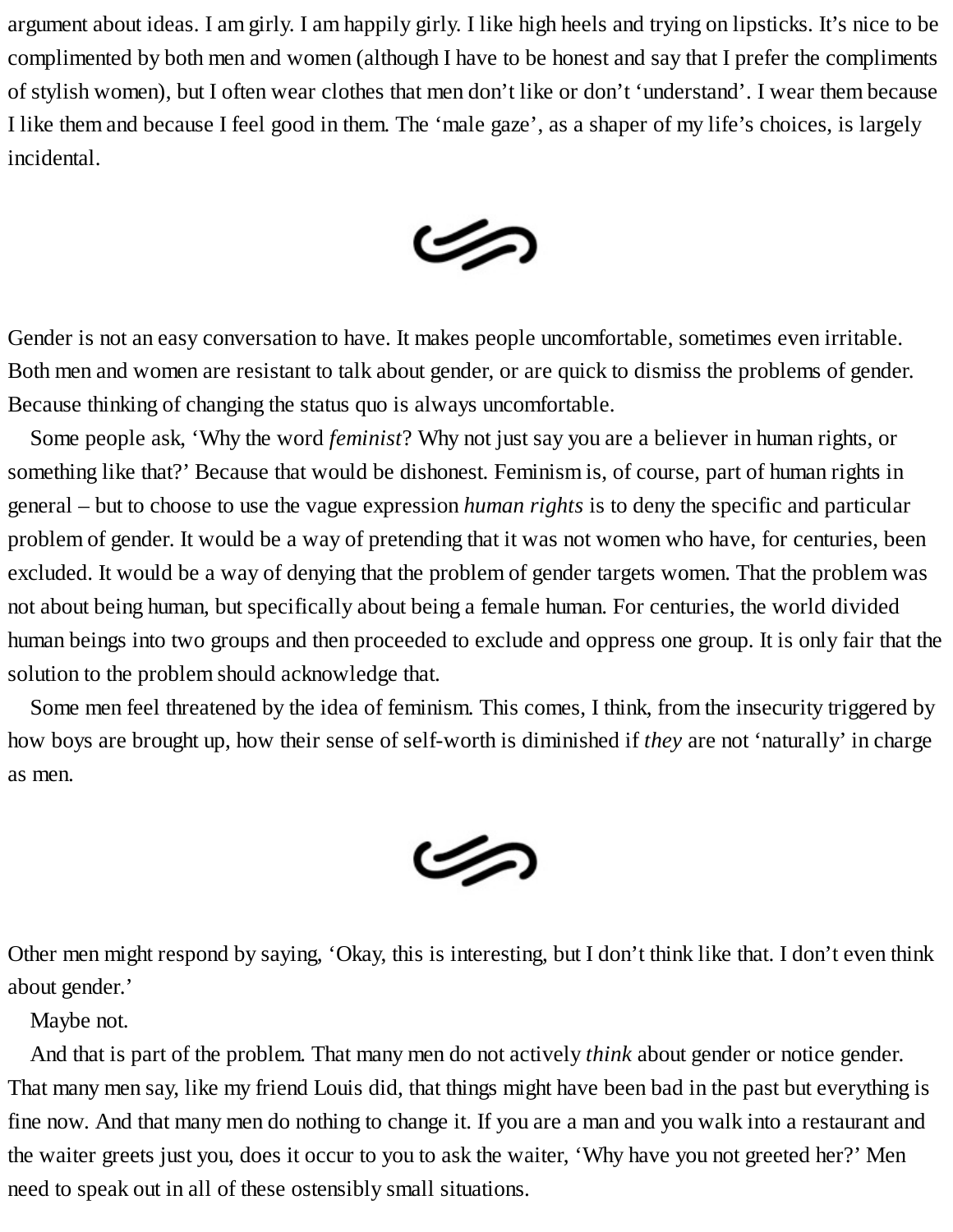Because gender can be uncomfortable, there are easy ways to close this conversation.

Some people will bring up evolutionary biology and apes, how female apes bow to male apes – that sort of thing. But the point is this: we are not apes. Apes also live in trees and eat earthworms. We do not. Some people will say, 'Well, poor men also have a hard time.' And they do.

But that is not what this conversation is about. Gender and class are different. Poor men still have the privileges of being men, even if they do not have the privileges of being wealthy. I learned a lot about systems of oppression and how they can be blind to one another by talking to black men. I was once talking about gender and a man said to me, 'Why does it have to be you as a woman? Why not you as a human being?' This type of question is a way of silencing a person's specific experiences. Of course I am a human being, but there are particular things that happen to me in the world because I am a woman. This same man, by the way, would often talk about his experience as a black man. (To which I should probably have responded, 'Why not your experiences as a man or as a human being? Why a black man?')

So, no, this conversation is about gender. Some people will say, 'Oh, but women have the real power: bottom power.' (This is a Nigerian expression for a woman who uses her sexuality to get things from men.) But bottom power is not power at all, because the woman with bottom power is actually not powerful; she just has a good route to tap another person's power. And then what happens if the man is in a bad mood or sick or temporarily impotent?

Some people will say a woman is subordinate to men because it's our culture. But culture is constantly changing. I have beautiful twin nieces who are fifteen. If they had been born a hundred years ago, they would have been taken away and killed. Because a hundred years ago, Igbo culture considered the birth of twins to be an evil omen. Today that practice is unimaginable to all Igbo people.

What is the point of culture? Culture functions ultimately to ensure the preservation and continuity of a people. In my family, I am the child who is most interested in the story of who we are, in ancestral lands, in our tradition. My brothers are not as interested as I am. But I cannot participate, because Igbo culture privileges men, and only the male members of the extended family can attend the meetings where major family decisions are taken. So although I am the one who is most interested in these things, I cannot attend the meeting. I cannot have a formal say. Because I am female.

Culture does not make people. People make culture. If it is true that the full humanity of women is not our culture, then we can and must make it our culture.

≪

I think very often of my friend Okoloma. May he and others who passed away in that Sosoliso crash continue to rest in peace. He will always be remembered by those of us who loved him. And he was right,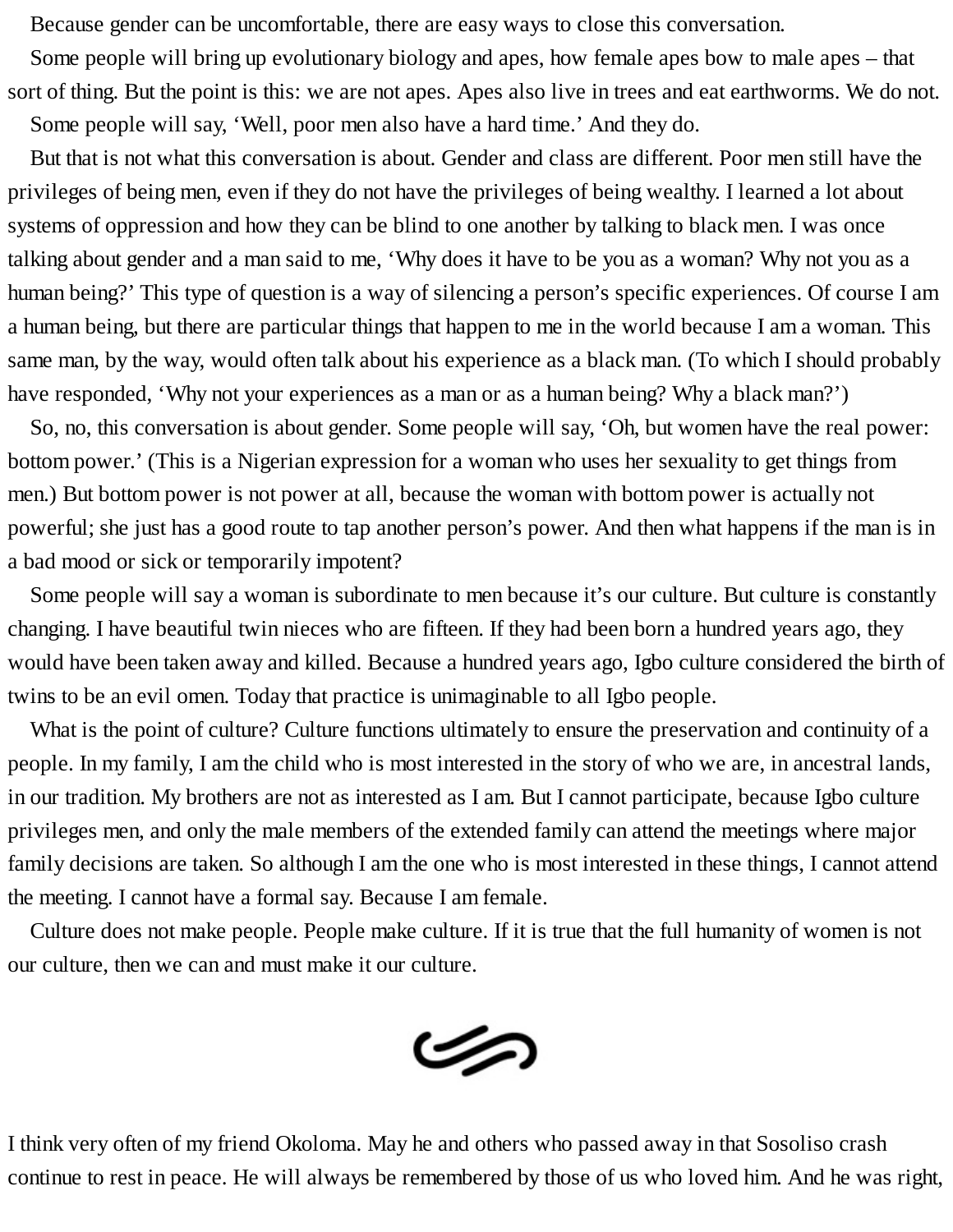that day, many years ago, when he called me a feminist. I am a feminist.

And when, all those years ago, I looked the word up in the dictionary, it said: *Feminist: a person who believes in the social, political and economic equality of the sexes.*

My great-grandmother, from stories I've heard, was a feminist. She ran away from the house of the man she did not want to marry and married the man of her choice. She refused, protested, spoke up whenever she felt she was being deprived of land and access because she was female. She did not know that word *feminist*. But it doesn't mean she wasn't one. More of us should reclaim that word. The best feminist I know is my brother Kene, who is also a kind, good-looking and very masculine young man. My own definition of a feminist is a man or a woman who says, 'Yes, there's a problem with gender as it is today and we must fix it, we must do better.'

*All* of us, women and men, must do better.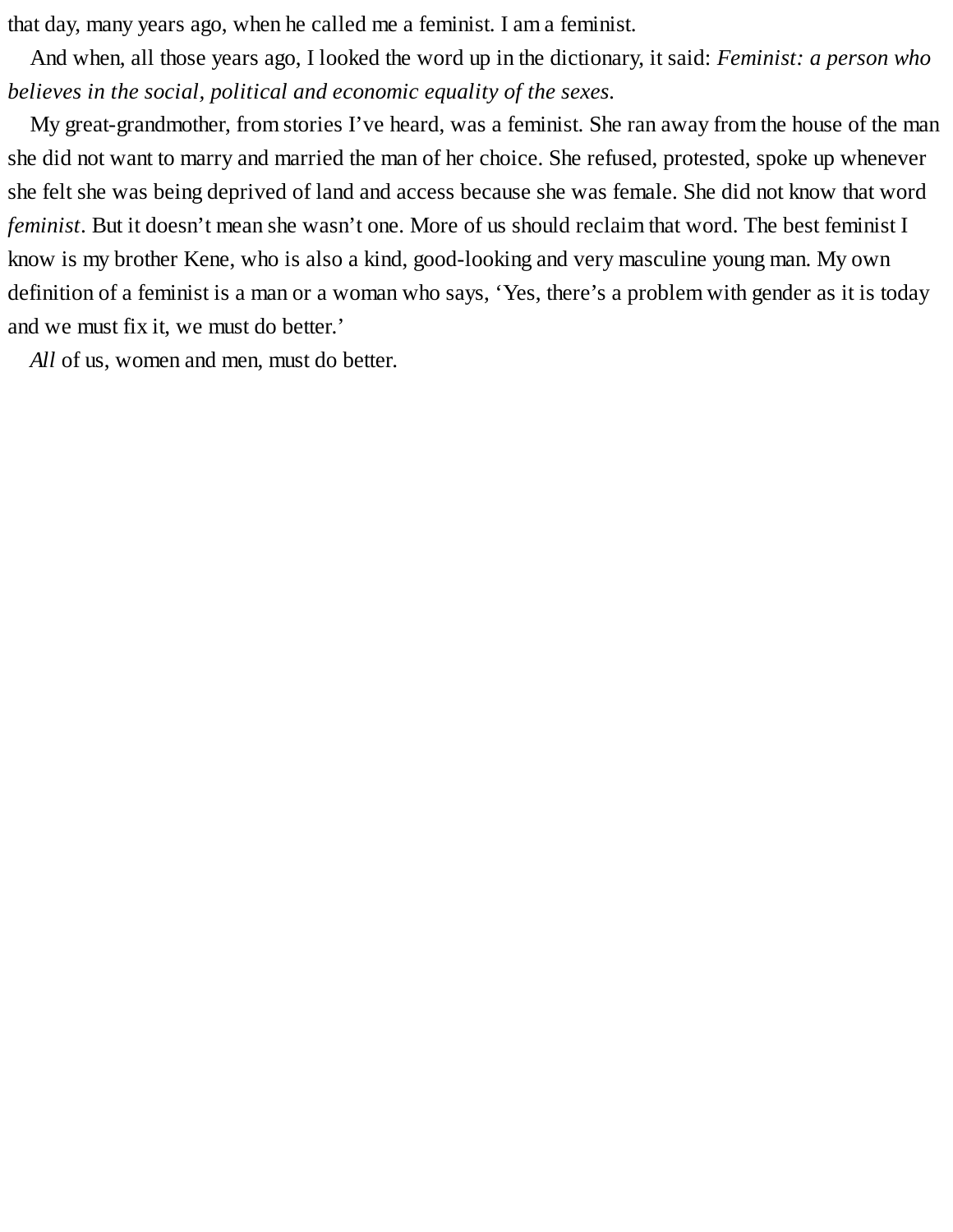### About the [Author](#page-3-0)

<span id="page-17-0"></span>Chimamanda Ngozi Adichie grew up in Nigeria. Her work has been translated into thirty languages and has appeared in various publications, including *The New Yorker*, *Granta*, *The O. Henry Prize Stories*, the *Financial Times*, and *Zoetrope: All-Story*. She is the author of the novels *Purple Hibiscus*, which won the Commonwealth Writers' Prize and the Hurston/Wright Legacy Award; *Half of a Yellow Sun*, which won the Orange Prize and was a National Book Critics Circle Award Finalist, a *New York Times* Notable Book, and a *People* and *Black Issues Book Review* Best Book of the Year; and *Americanah*, which won the National Book Critics Circle Award and was a *New York Times*, *Washington Post*, *Chicago Tribune*, and *Entertainment Weekly* Best Book of the Year; and the story collection *The Thing Around Your Neck*. A recipient of a MacArthur Fellowship, she divides her time between the United States and Nigeria.

[www.chimamanda.com](http://www.chimamanda.com) [www.facebook.com/chimamandaadichie](http://www.facebook.com/chimamandaadichie)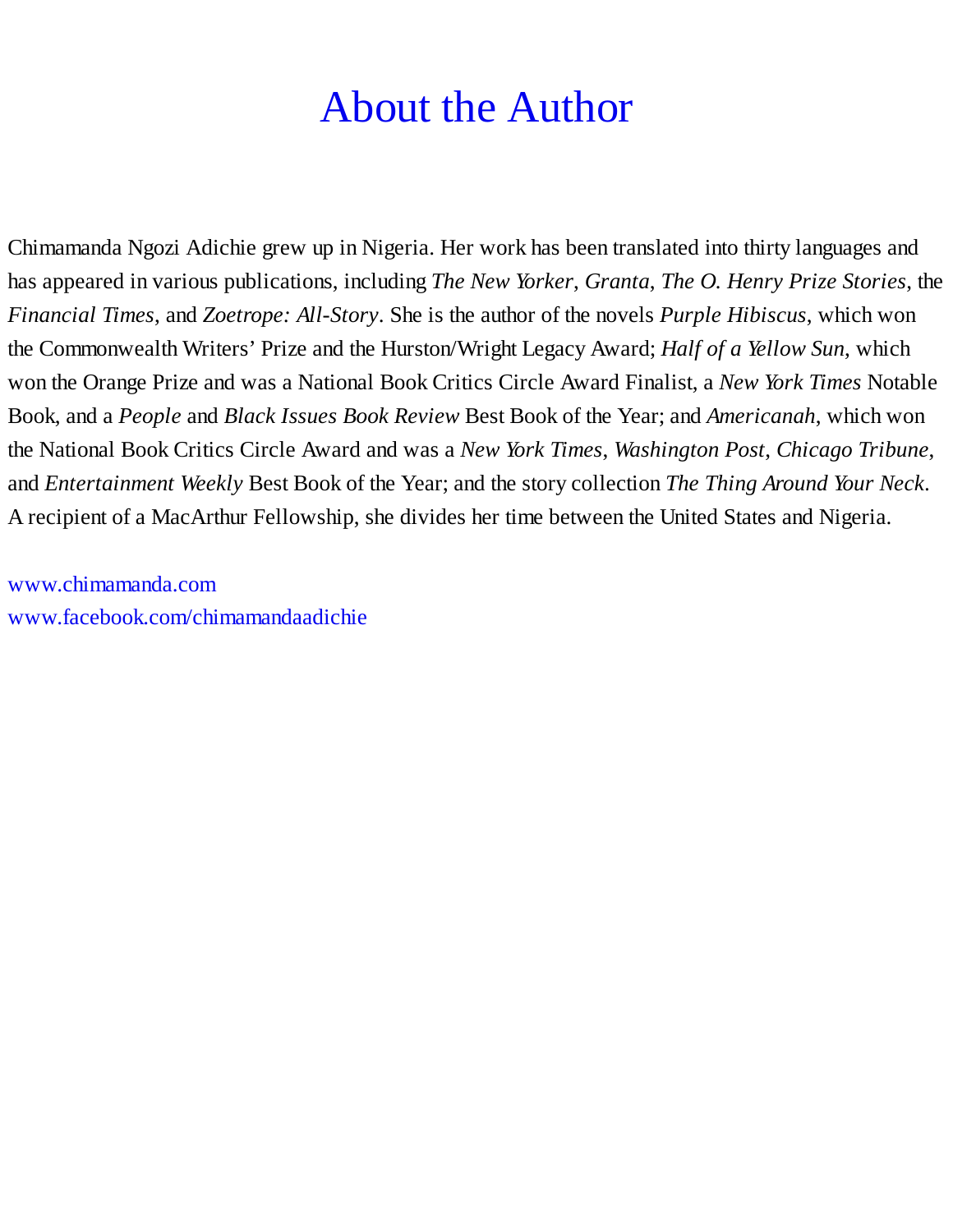# <span id="page-18-0"></span>Also by [Chimamanda](#page-3-0) Ngozi Adichie

*Americanah The Thing Around Your Neck Half of a Yellow Sun Purple Hibiscus*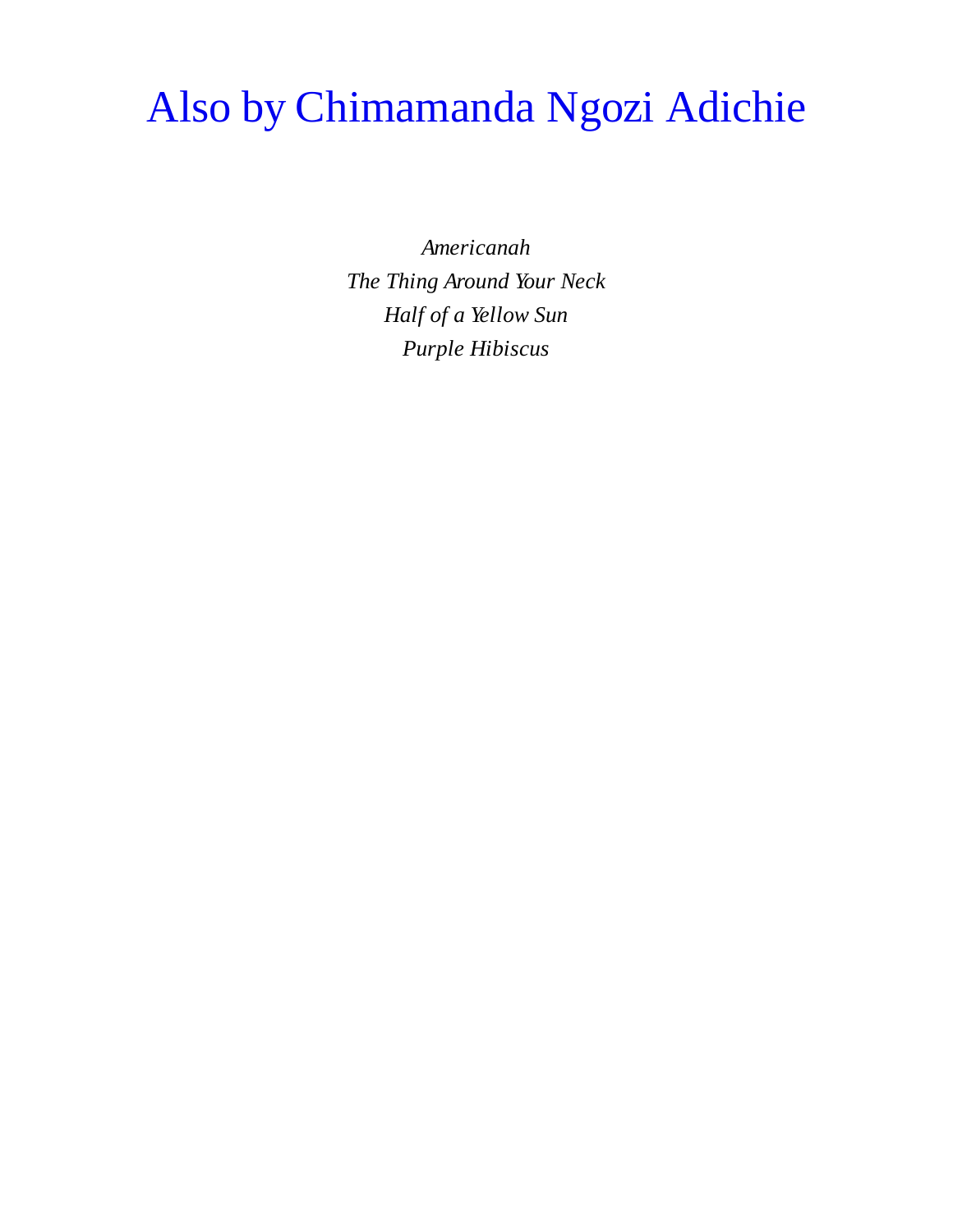## About the [Publisher](#page-3-0)

#### <span id="page-19-0"></span>**Australia**

HarperCollins Publishers (Australia) Pty. Ltd. Level 13, 201 Elizabeth Street Sydney, NSW 2000, Australia <http://www.harpercollins.com.au>

#### **Canada**

HarperCollins Canada 2 Bloor Street East - 20th Floor Toronto, ON, M4W, 1A8, Canada <http://www.harpercollins.ca>

**New Zealand** HarperCollins Publishers (New Zealand) Limited P.O. Box 1 Auckland, New Zealand <http://www.harpercollins.co.nz>

**United Kingdom** HarperCollins Publishers Ltd. 77-85 Fulham Palace Road London, W6 8JB, UK <http://www.harpercollins.co.uk>

**United States** HarperCollins Publishers Inc. 195 Broadway New York, NY 10007 <http://www.harpercollins.com>